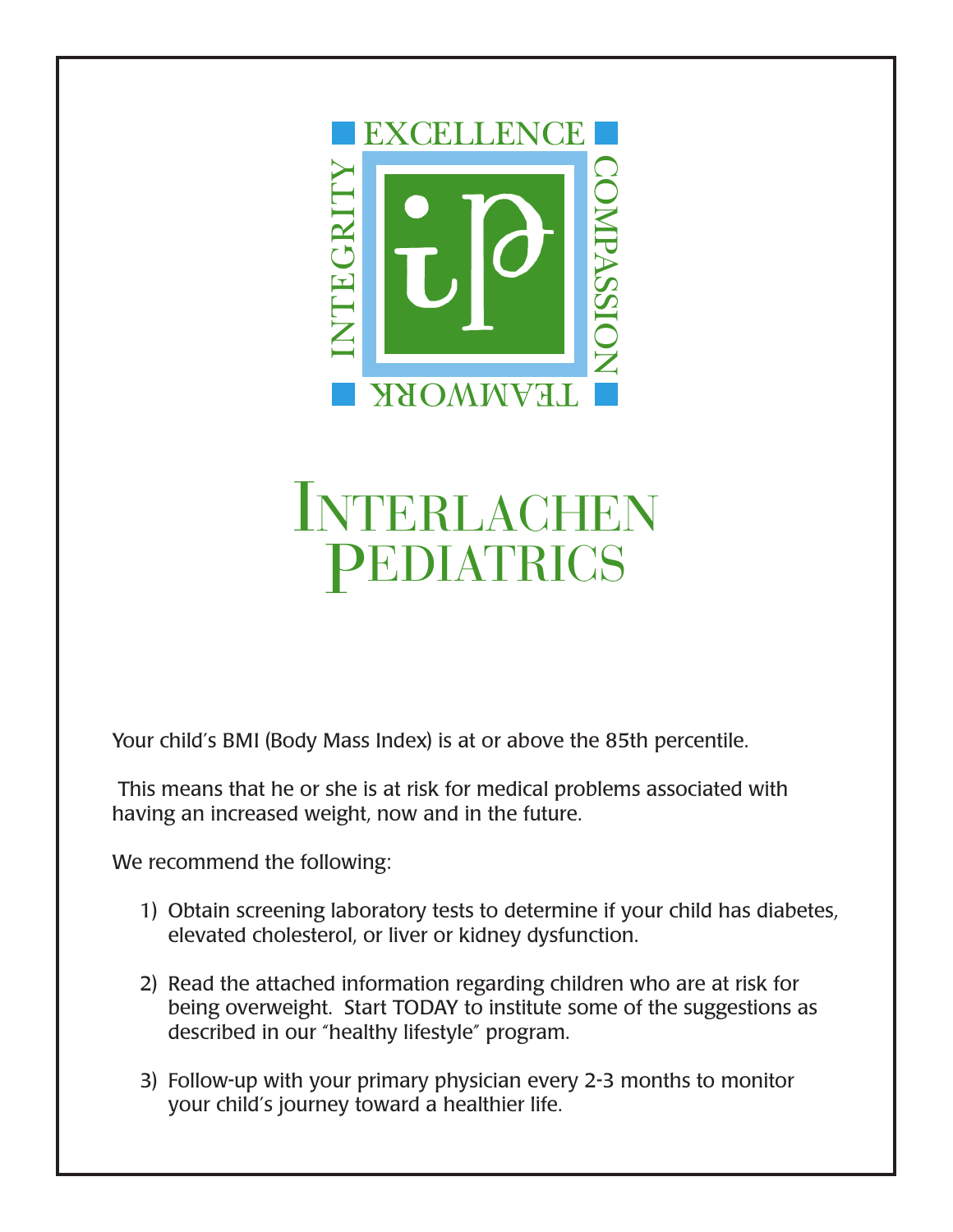Overweight in children is not just an issue of appearance. It is the leading health problem our children face. The most common health concerns for overweight children include:

- Psychological consequences including low self esteem, depression, anxiety and behavioral problems. These may all lead to social isolation.
- High blood pressure
- Elevated cholesterol
- Type II diabetes
- Increased risk of developing asthma
- Orthopedic problems, especially of the hips and knees
- Sleep apnea
- Increased risk of developing cancer of certain types
- Fatty liver disease

## **WHAT CAN YOU DO TO HELP YOUR CHILD ATTAIN A HEALTHY WEIGHT/ LIFESTYLE?**

The first principal to address is that an overweight child CANNOT be treated effectively in isolation of the family. In other words, your child needs everyone in your family to be "on board" with the changes in lifestyle that are necessary for them to succeed. Second, although

genetics does play a small role in overweight, it is by far overshadowed by the lifestyle choices we each make for our own family. Third, early intervention IS the key to success. It is well documented that once formed, fat cells can decrease in size, but not in number. Other than the

first year of life, the most fat cells form during the adolescent growth spurt.

There are three important areas toward which to focus your efforts in creating a healthy lifestyle for your child. These include:

- 1) FOOD
- 2) EXERCISE
- 3) SLEEP

The following information is provided for your education, and more importantly so you can make appropriate changes in each of these categories. Start working towards a healthier lifestyle for your child and your family TODAY.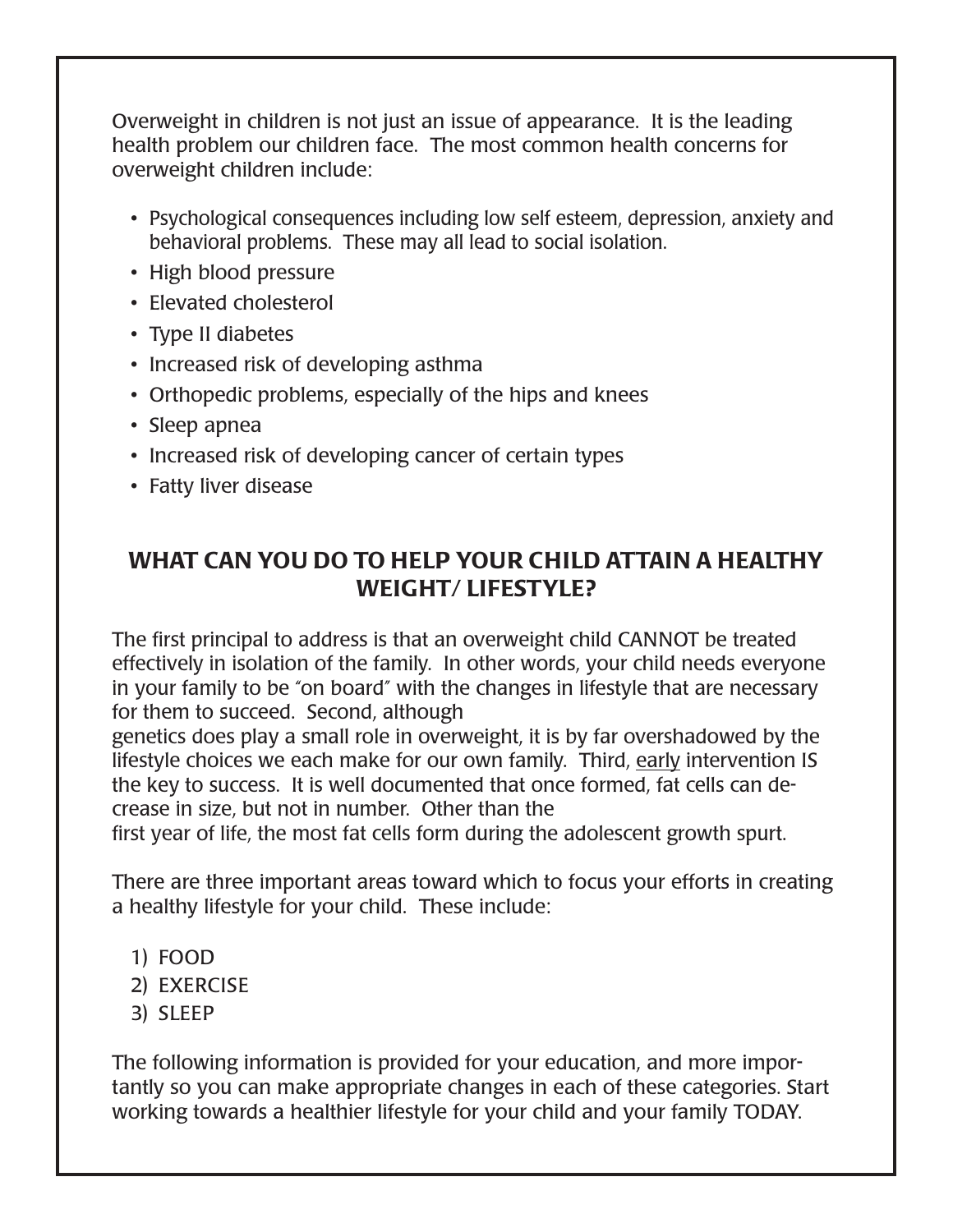### **FOOD**

This is the most important area in which to concentrate your efforts. Make smart food choices, and institute proper portion control for each family member. Remember that eating is largely a learned behavior that children acquire from watching parents model eating patterns. We generally do NOT recommend that your child "diet," regardless of his/her current weight. Instead, we prefer that the family focus shifts towards a healthier eating style. Since most meals your child eats are prepared or purchased by you, it is up to parents to provide healthy choices and direction for their children. The new food pyramid is a helpful guide. It can be accessed at www.MyPyramid.gov . In addition, a brief summary of the literature yields the following hints for healthy eating:

- ◆ Aim for 5 servings of fruits and vegetables each day.
- ◆ Reduce the fat in your diet.
	- Use low-fat dairy after 2 years of age (skim or 1% milk, cheese with 2-6 grams of fat per ounce)
	- Eat lean meats, poultry or fish
	- Use low-fat or fat-free salad dressings, mayonnaise, and margarine
	- Pick desserts lower in fat. Try: angel food cake, frozen yogurt, animal crackers, vanilla wafers, gingersnaps
- ◆ Eat sugary foods in moderation.
	- If your child is eating a healthy diet, one sweet per day is fine
	- Cut out high-calorie, sugary drinks. Drink water or skim milk instead.
	- Check the nutrition label. Limit foods that list sugar as one of the first four ingredients.
- ◆ Choose healthy snacks. Try these:
	- Fresh fruit
	- Low-fat cheese with low-fat crackers
	- Raw vegetables with low-fat dip
	- Cereal with low-fat milk
	- Graham crackers
	- Low-fat hot chocolate
	- Applesauce
	- Low-fat microwave popcorn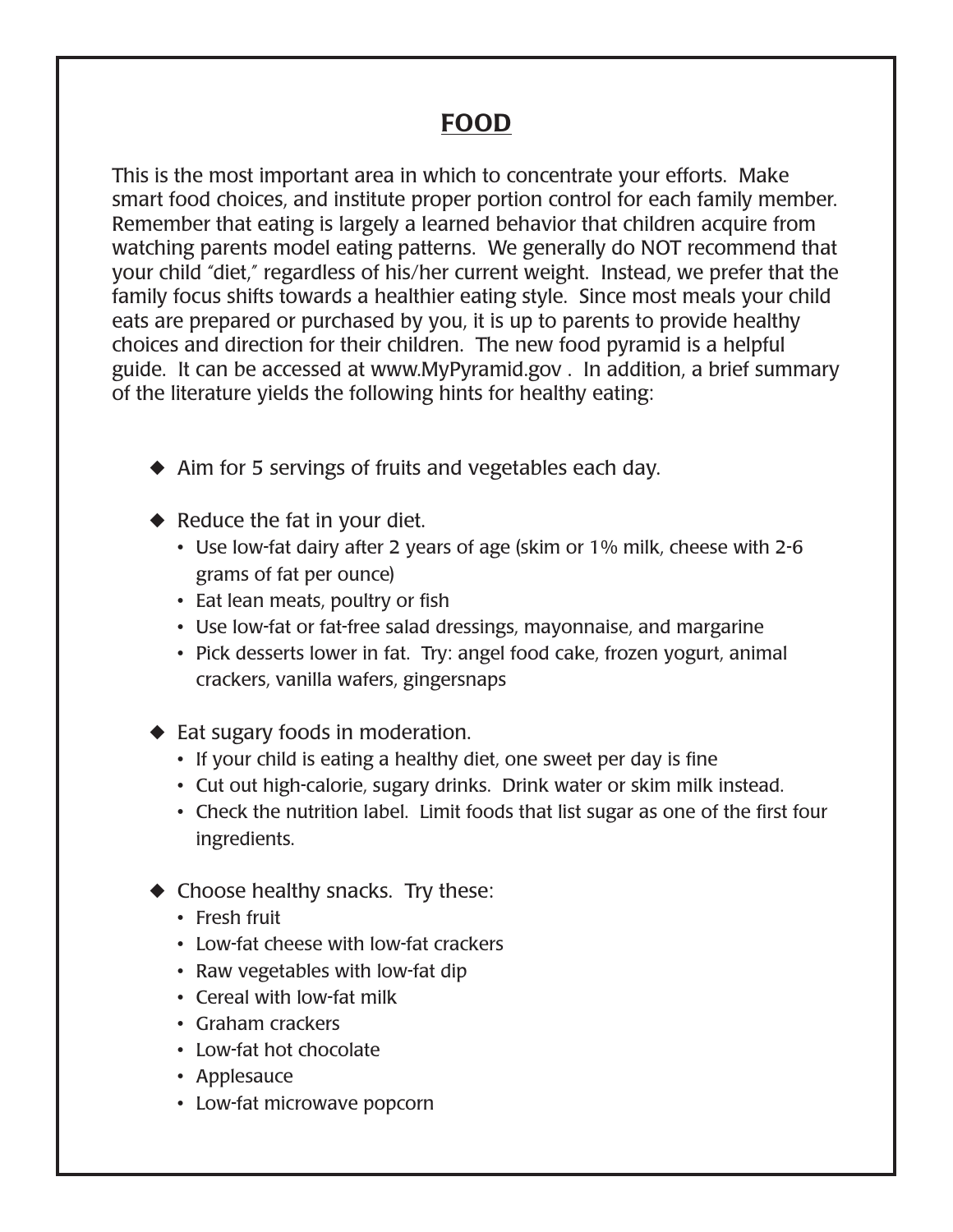◆ Serve appropriate portions. For example:

| <b>FOOD</b>          | <b>SERVING SIZE</b> | <b>WHAT IT LOOKS LIKE</b> |
|----------------------|---------------------|---------------------------|
| Meat                 | 2-3 ounces          | Deck of cards             |
| Pasta or rice        | $1/2$ cup           | <b>Tennis ball</b>        |
| <b>Bread</b>         | 1 slice             | Computer disk             |
| <b>Peanut Butter</b> | 2 Tbsp              | Ping-pong ball            |
| Vegetables           | $1/2$ cup           | Light bulb                |
| Cheese               | 1 ounce             | Four dice                 |
|                      |                     |                           |

#### ◆ Beware of fast food.

We recognize that your busy lifestyle may lead to eating out at fast food restaurants occasionally. Find out what the healthiest options are. Ask at your next visit for a handout on this topic.

#### ◆ Hydrate, hydrate, hydrate.

- Your child should drink plenty of water (most children do not drink enough).
- Water (or Crystal Light) should be the drink of choice outside of mealtime.
- With meals, low-fat milk or 100% fruit juice is a good choice.
- Beware the high number of empty calories in juice, soda and sports drinks.

#### ◆ Teach the ROYAL NUTRITION PLAN:

BREAKFAST LIKE A KING LUNCH LIKE A QUEEN DINNER LIKE A PAUPER

Studies are very clear that breakfast is the most important meal of the day. Children who skip breakfast perform worse on all measures of cognition and testing than those who eat a healthy breakfast. The problem is that this may also be the most rushed meal of the day, thus overlooked in terms of healthy choices. A few ideas for a healthy breakfast with a busy schedule include:

- Ham-n-cheese bagel and apple juice
- Tortilla wrap with turkey and cheese
- English muffin with peanut butter and milk
- Yogurt, granola bar and 100% juice
- Smoothie made with fruit and juice or milk
- Hardboiled egg and whole-grain crackers
- Toaster waffles with fruit and milk
- Breakfast burrito (eggs and cheese)
- Cereal, sliced banana and milk
- Microwave quesadilla with beans
- Pancakes with fruit and yogurt
- Oatmeal with fruit and nuts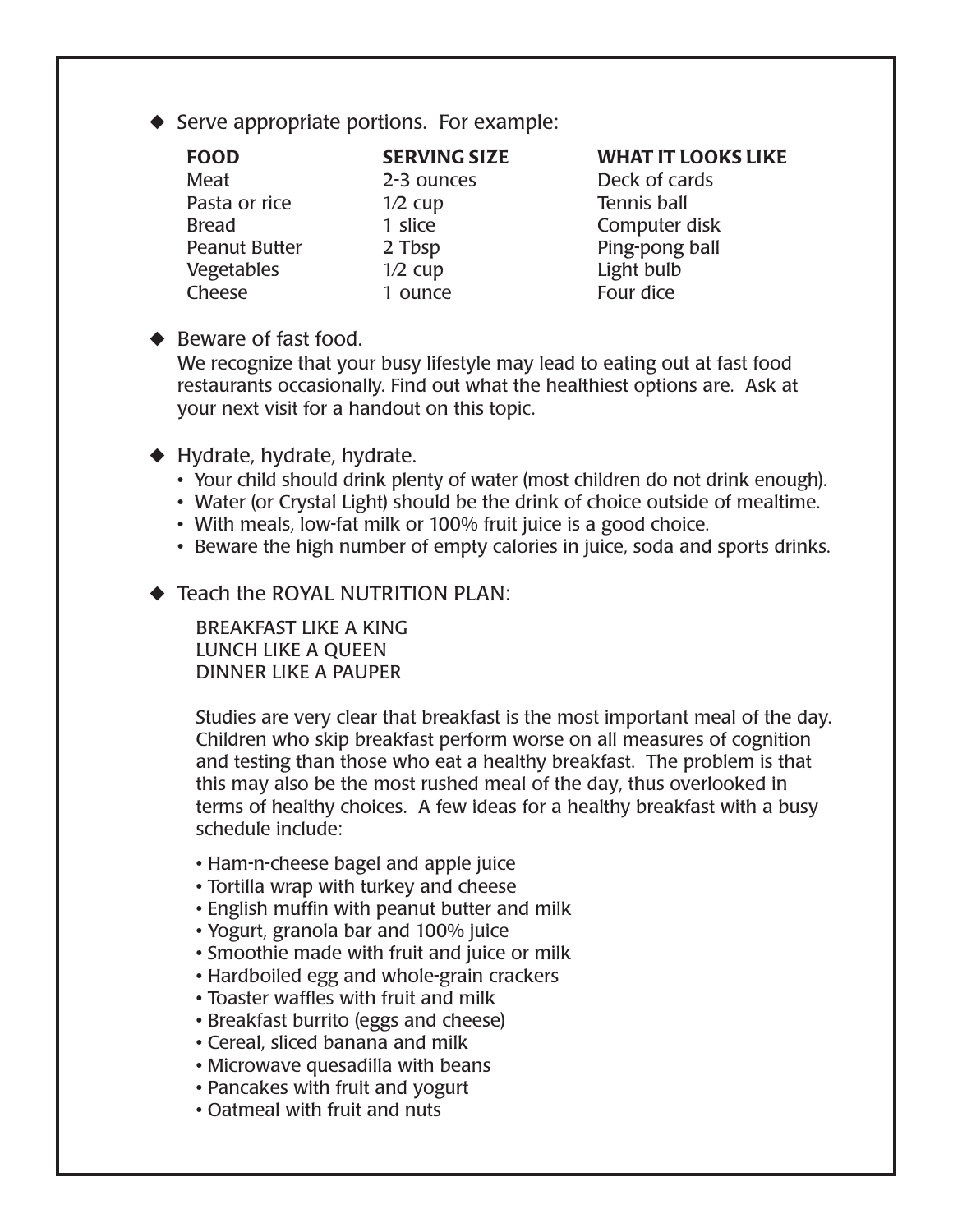◆ Teach your child to eat slowly.

It takes 20-30 minutes for our stomach to send the "I'm full" message to our brain. Therefore, if you eat too quickly, chances are you will overeat. Teach your child to set his/her spoon or fork down between every bite. This slows him/her down naturally. Sit down as a family and eat together at the table. Conversation about your day will not only slow the meal pace but improve your relationship with your child.

- ◆ Experts recommend these other tips as well:
	- Serve food on a smaller plate if you feel your child is eating too much. It is actually true that people will eat more if given a larger plate!
	- Do not eat in front of the TV. This leads to "mindless" eating.
	- Never use food as a reward. Food is not equal to love!
	- Try to have a family meal at least 5-7 times per week.
	- For food shopping, make a list and stick to it. Impulse purchases are not usually the healthiest choices.

Part of making positive changes to your child's diet is helping him/her learn to evaluate food choices. The "GO, SLOW, WHOA" approach (similar to a traffic light for foods) is a chart (next page) that can be used as a helpful guide for your family so that everyone can make smart food choices. Try posting it on your refrigerator at home.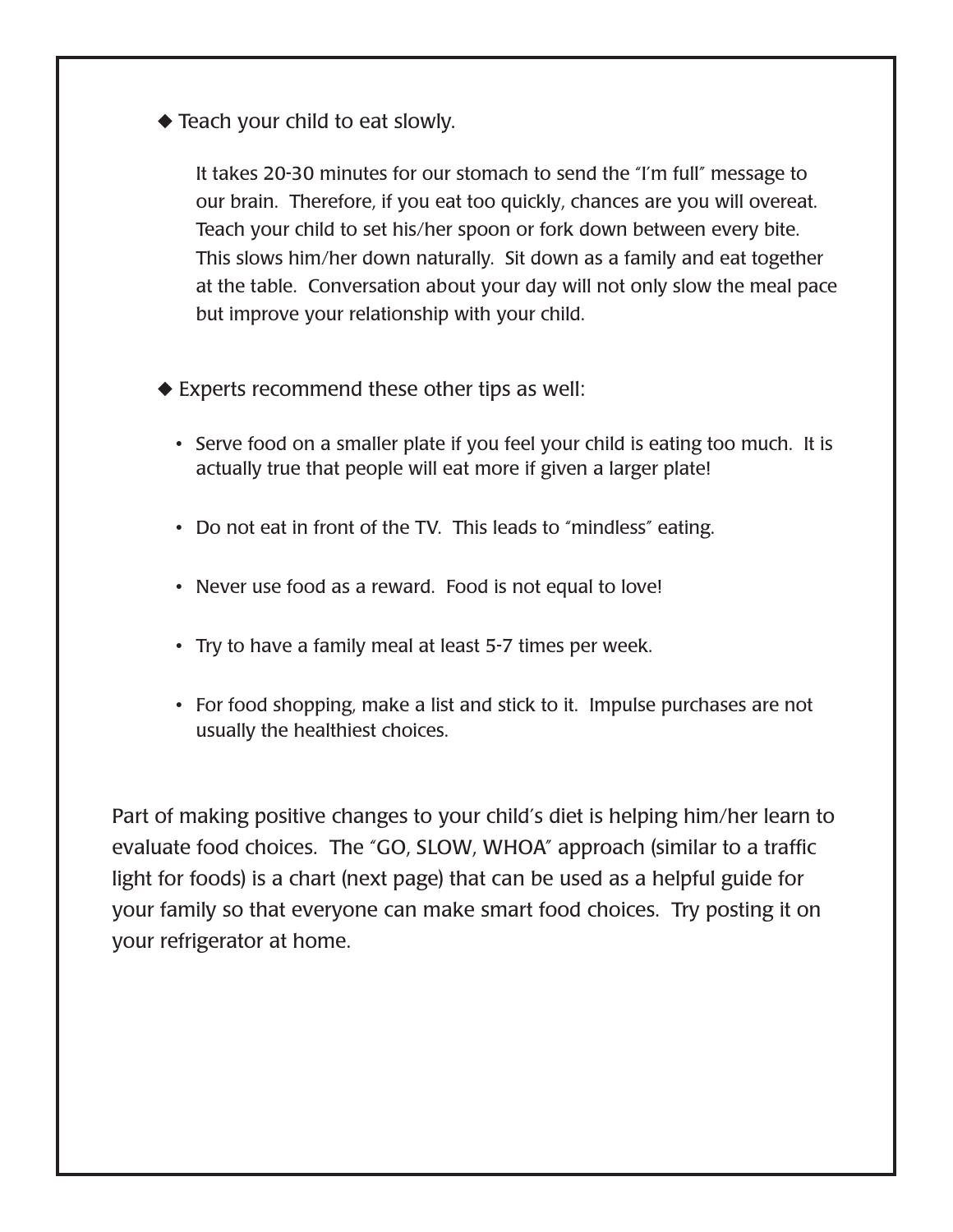| <b>GO, SLOW, WHOA Foods</b>                           |                                                                                                                                                                                                                                           |                                                                                                                                                                                                        |                                                                                                                                                                                                                            |  |  |  |
|-------------------------------------------------------|-------------------------------------------------------------------------------------------------------------------------------------------------------------------------------------------------------------------------------------------|--------------------------------------------------------------------------------------------------------------------------------------------------------------------------------------------------------|----------------------------------------------------------------------------------------------------------------------------------------------------------------------------------------------------------------------------|--|--|--|
|                                                       | <b>GO</b> foods                                                                                                                                                                                                                           | <b>SLOW</b> foods                                                                                                                                                                                      | <b>WHOA</b> foods                                                                                                                                                                                                          |  |  |  |
|                                                       | Eat almost anytime                                                                                                                                                                                                                        | Eat sometimes, at most                                                                                                                                                                                 | Eat only once in a while or on<br>special occasions                                                                                                                                                                        |  |  |  |
|                                                       | (nutrient dense)                                                                                                                                                                                                                          |                                                                                                                                                                                                        | (calorie dense)                                                                                                                                                                                                            |  |  |  |
| <b>Vegetables</b>                                     | Almost all fresh, frozen and canned<br>vegetables without added fat and<br>sauces                                                                                                                                                         | All vegetables with added fat and<br>sauces; over-baked french fries;<br>avocado                                                                                                                       | Fried potatoes (french fries, hash<br>browns), deep fried vegetables                                                                                                                                                       |  |  |  |
| <b>Fruits</b>                                         | All fresh, frozen, canned (in juice)                                                                                                                                                                                                      | 100% fruit juice; fruits canned in<br>light syrup; dried fruits                                                                                                                                        | Fruits canned in heavy syrup                                                                                                                                                                                               |  |  |  |
| <b>Breads &amp;</b><br><b>Cereals</b>                 | Whole-grain breads, pita bread,<br>tortillas, and pasta; brown rice;<br>hot and cold unsweetened<br>whole-grain breakfast cereals                                                                                                         | White refined flour bread, rice,<br>and pasta; French toast; taco<br>shells; cornbread; biscuits;<br>granola; waffles and pancakes                                                                     | Croissants; muffins; doughnuts; sweet<br>rolls; crackers made with trans fats;<br>sweetened breakfast cereals                                                                                                              |  |  |  |
| <b>Milk and</b><br>milk<br>products                   | Fat-free or 1% reduced-fat milk; fat-<br>free or low-fat yogurt; part skim,<br>reduced-fat and fat-free cheese;<br>low-fat or fat-free cottage cheese                                                                                     | 2% low-fat milk; processed<br>cheese spread                                                                                                                                                            | Whole milk; full-fat American, cheddar,<br>Colby, Swiss, cream cheese; whole-milk<br>yogurt                                                                                                                                |  |  |  |
| <b>Meats</b><br>poultry, fish<br>eggs, beans,<br>nuts | Trimmed beef and pork; extra-lean<br>ground beef; chicken and turkey<br>without skin; tuna canned in water;<br>baked, broiled, steamed, grilled fish<br>and shellfish; beans, split peas, lentils<br>tofu; egg whites and egg substitutes | Lean ground beef, broiled<br>hamburgers; ham, Canadian bacon;<br>chicken and turkey with skin;<br>low-fat hot dogs; tuna canned in oil;<br>peanut butter; nuts; whole eggs<br>cooked without added fat | Untrimmed beef and pork; regular<br>ground beef; fried hamburgers; ribs;<br>bacon; fried chicken, chicken nuggets;<br>hot dogs, lunch meats, pepperoni<br>sausage; fried fish and shellfish; whole<br>eggs cooked with fat |  |  |  |
| <b>Sweets and</b><br>snacks*                          | Ice-milk bars; frozen fruit juice bars;<br>low-fat frozen yogurt and ice cream<br>fig bars, ginger snaps; baked chips;<br>low-fat microwave popcorn; pretzels                                                                             |                                                                                                                                                                                                        | Cookies and cakes; pies; cheesecake;<br>ice cream; chocolate; candy; chips;<br>buttered microwave popcorn                                                                                                                  |  |  |  |
| <b>Fats</b>                                           | Vinegar; ketchup; mustard; fat-free<br>creamy salad dressing; fat-free<br>mayonnaise; fat-free sour cream;<br>vegetable oil, olive oil, and oil-based<br>salad dressing**                                                                 | Low-fat creamy salad dressing;<br>low-fat mayonnaise; low-fat sour<br>cream                                                                                                                            | Butter, margarine; lard; salt pork; gravy;<br>regular creamy, salad dressing;<br>mayonnaise; tartar sauce; sour cream;<br>cheese sauce; cream sauce; cream<br>cheese dips                                                  |  |  |  |
| <b>Beverages</b>                                      | Water, fat-free milk, or 1% reduced-<br>fat milk; diet soda; diet iced teas<br>and lemonade                                                                                                                                               | 2% low-fat milk; 100% fruit juice;<br>sports drinks                                                                                                                                                    | Whole milk; regular soda; sweetened<br>iced teas and lemonade; fruit drinks<br>with less than 100% fruit juice                                                                                                             |  |  |  |

\*Keep in mind, although some foods in this row are "GO" and lower in fat and calories, all sweets and snacks need to be limited so as not to exceed one's daily caloric requirements.

\*\*Oils with no saturated or trans fats can be consumed daily, but in limited portions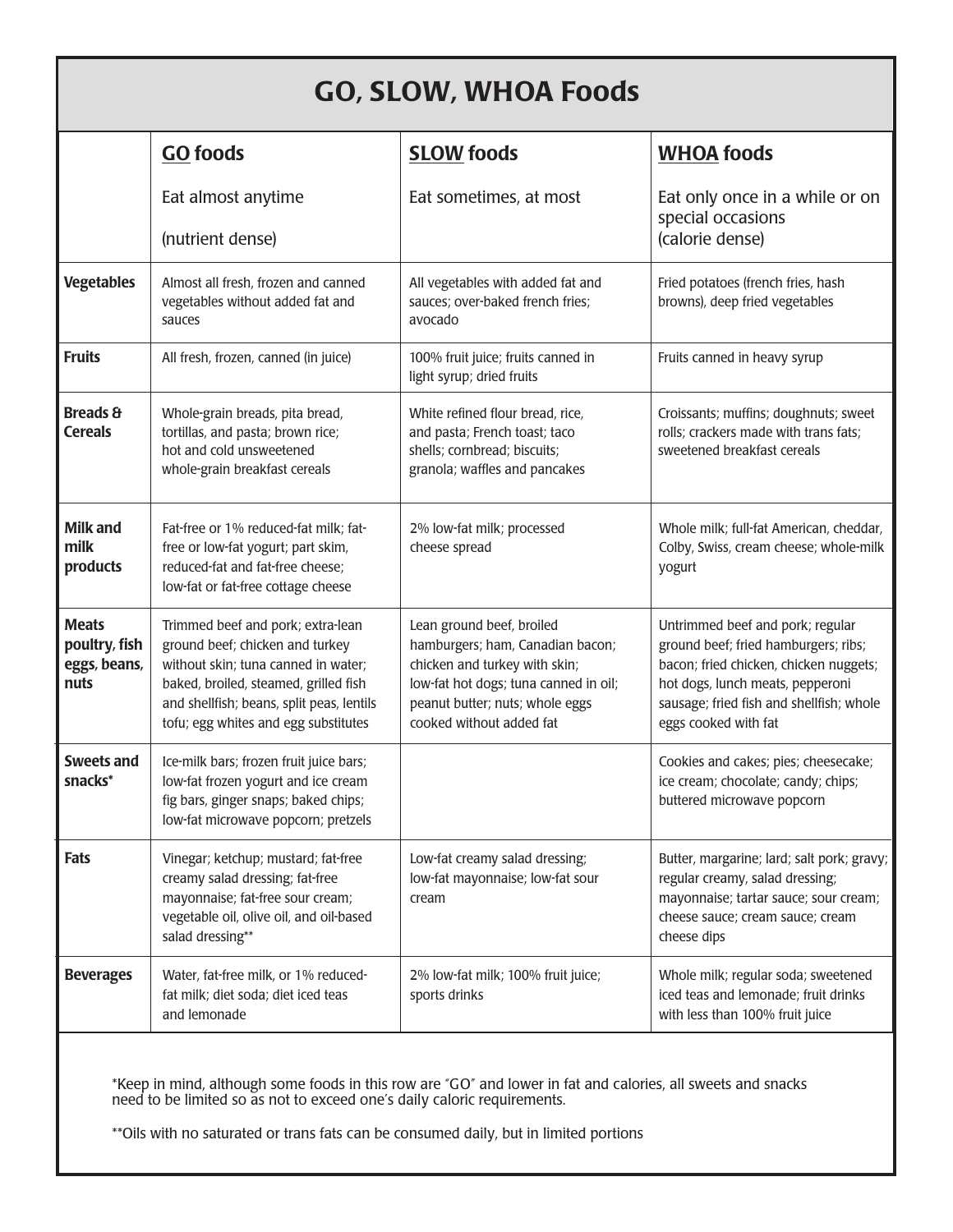# **EXERCISE**

It is recommended that children participate in 60 minutes per day of physical exercise. For young children this can be broken-down into several 15-20 minute time periods.

Overweight children have 3 main issues when it comes to getting enough exercise:

- 1) More fat and less muscle makes exercise more difficult. They may also have joint pains due to their excess weight.
- 2) They are often made fun of by peers while exercising, and thus try to avoid this at all cost.
- 3) They tend to be isolated from their peers and consequently aren't included in active games at school.

Unfortunately, the less they participate, the less they enjoy being active. However, please remember that, as with eating, you are your child's greatest role model. If they see you being active, they too will want to join in, especially if you make it fun for them.

Limiting sedentary activities plays a big role in encouraging active ones. The current recommendation is to limit "screen time" to 1-2 hours per day. This includes television, video games, and computer activities. In our technologically advanced age, this goal will truly require you to be the "enforcer." It is best to keep the TV/ computer in a central location in the house instead of your child's room so that you can monitor this time.

Here are a few suggestions to help get your child moving:

- ◆ Offer to play games with your child when he/she is very young. Taking your child to the park is an excellent way to make exercise fun, since young children get their exercise primarily by play.
- ◆ Focus on fun rather than skill. Keep in mind overweight children may feel uncomfortable in competitive sports, so activities they can participate in regardless of skill may be best.
- ◆ Use fun physical activities as a reward when your child or your family reaches a goal. Try these: miniature golf, batting cages, water parks, ice-skating, canoeing or hiking trips.
- ◆ Include activity in your daily routine. Take the stairs. Park farther away at the store. Have your child help with age-appropriate chores like cleaning, gardening, and caring for pets.